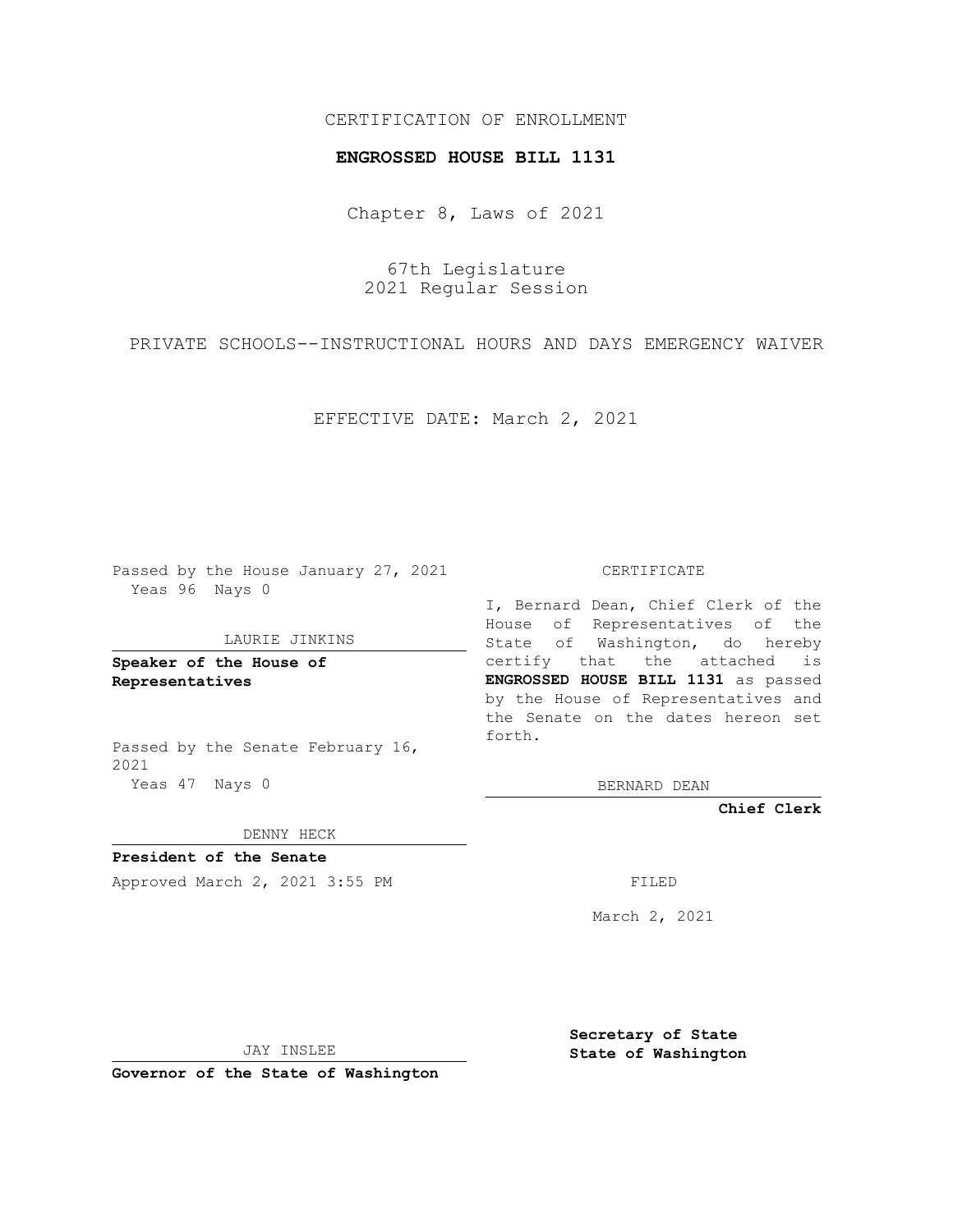## **ENGROSSED HOUSE BILL 1131**

Passed Legislature - 2021 Regular Session

**State of Washington 67th Legislature 2021 Regular Session**

**By** Representatives Rude and Callan; by request of State Board of Education

Prefiled 01/08/21.

1 AN ACT Relating to the emergency waiver of instructional hours 2 and days at private schools; amending RCW 28A.195.040 and 3 28A.195.010; and declaring an emergency.

4 BE IT ENACTED BY THE LEGISLATURE OF THE STATE OF WASHINGTON:

5 **Sec. 1.** RCW 28A.195.040 and 1990 c 33 s 177 are each amended to read as follows:6

7 (1) The state board of education shall promulgate rules and 8 regulations for the enforcement of RCW 28A.195.010 through 9 28A.195.040, 28A.225.010, and 28A.305.130, including a provision 10 which denies approval to any school engaging in a policy of racial 11 segregation or discrimination.

12 (2) The state board of education has the authority to make rules 13 and regulations that establish the terms and conditions for allowing 14 private schools to maintain their approval status when private 15 schools are unable to fulfill the requirement of a full school year 16 of one hundred eighty days or the annual average total instructional 17 hour offering imposed by RCW 28A.195.010 due to a significant 18 disruption resulting from an emergency.

19 (3) For purposes of this section, "emergency" has the same 20 meaning as "emergency or disaster" in RCW 38.52.010. "Emergency" may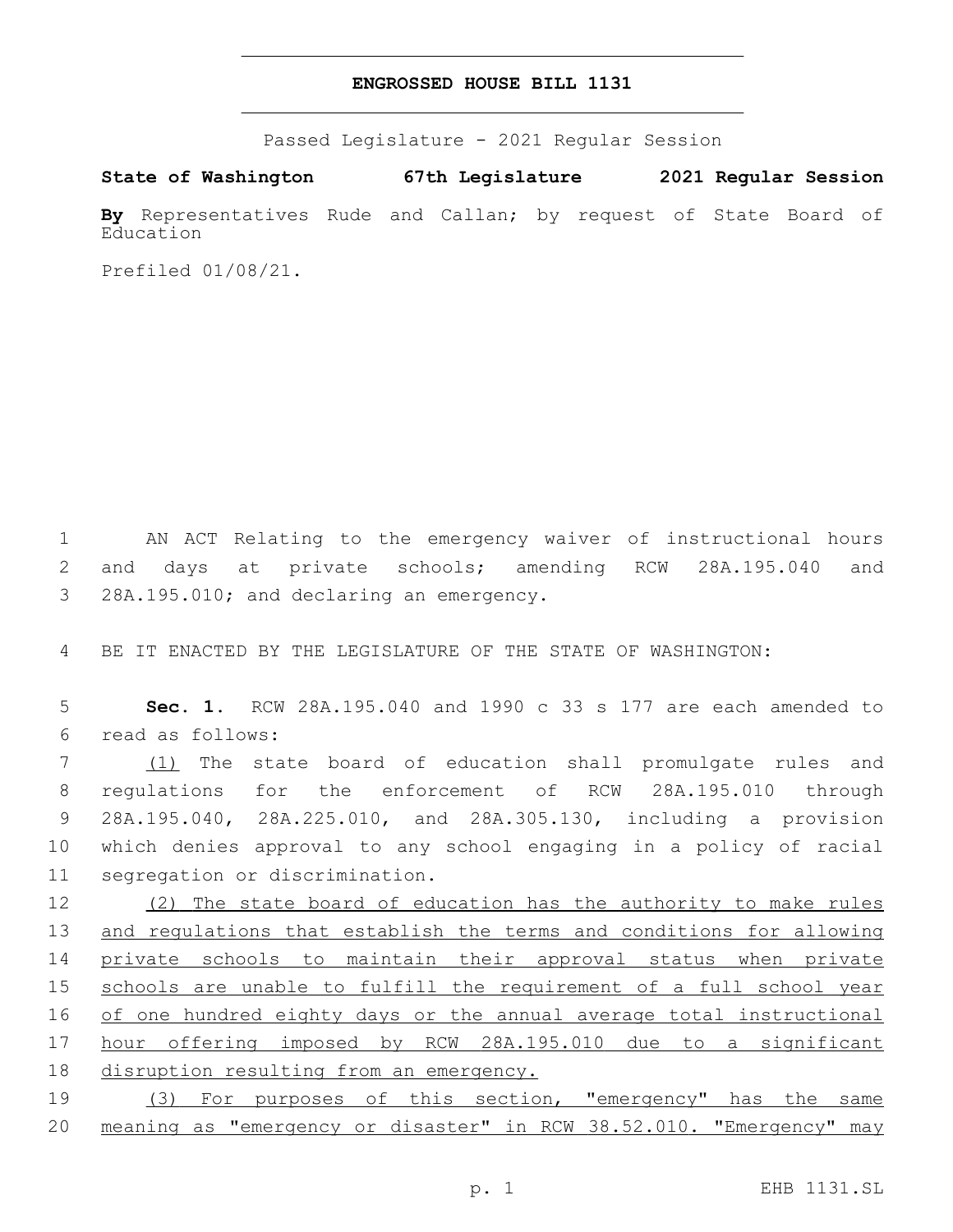# also include a national declaration of emergency by an authorized

2 federal official.

 **Sec. 2.** RCW 28A.195.010 and 2019 c 252 s 108 are each amended to 4 read as follows:

 The legislature hereby recognizes that private schools should be subject only to those minimum state controls necessary to insure the health and safety of all the students in the state and to insure a sufficient basic education to meet usual graduation requirements. The state, any agency or official thereof, shall not restrict or dictate any specific educational or other programs for private schools except 11 as hereinafter in this section provided.

 The administrative or executive authority of private schools or private school districts shall file each year with the state board of education a statement certifying that the minimum requirements hereinafter set forth are being met, noting any deviations. The state board of education may request clarification or additional information. After review of the statement, the state board of 18 education will notify schools or school districts of any concerns, deficiencies, and deviations which must be corrected. If there are any unresolved concerns, deficiencies, or deviations, the school or school district may request or the state board of education on its own initiative may grant provisional status for one year in order that the school or school district may take action to meet the requirements. The state board of education shall not require private school students to meet the student learning goals, to learn the state learning standards, or to be assessed pursuant to RCW 28A.655.070. However, private schools may choose, on a voluntary basis, to have their students learn these state learning standards or take the assessments. Minimum requirements shall be as follows:

 (1) ((The)) Except as provided in RCW 28A.195.040, the minimum school year for instructional purposes shall consist of no less than one hundred eighty school days or the equivalent in annual minimum instructional hour offerings, with a school-wide annual average total instructional hour offering of one thousand hours for students 35 enrolled in grades one through twelve, and at least four hundred fifty hours for students enrolled in kindergarten.

 (2) The school day shall be the same as defined in RCW 38 28A.150.203.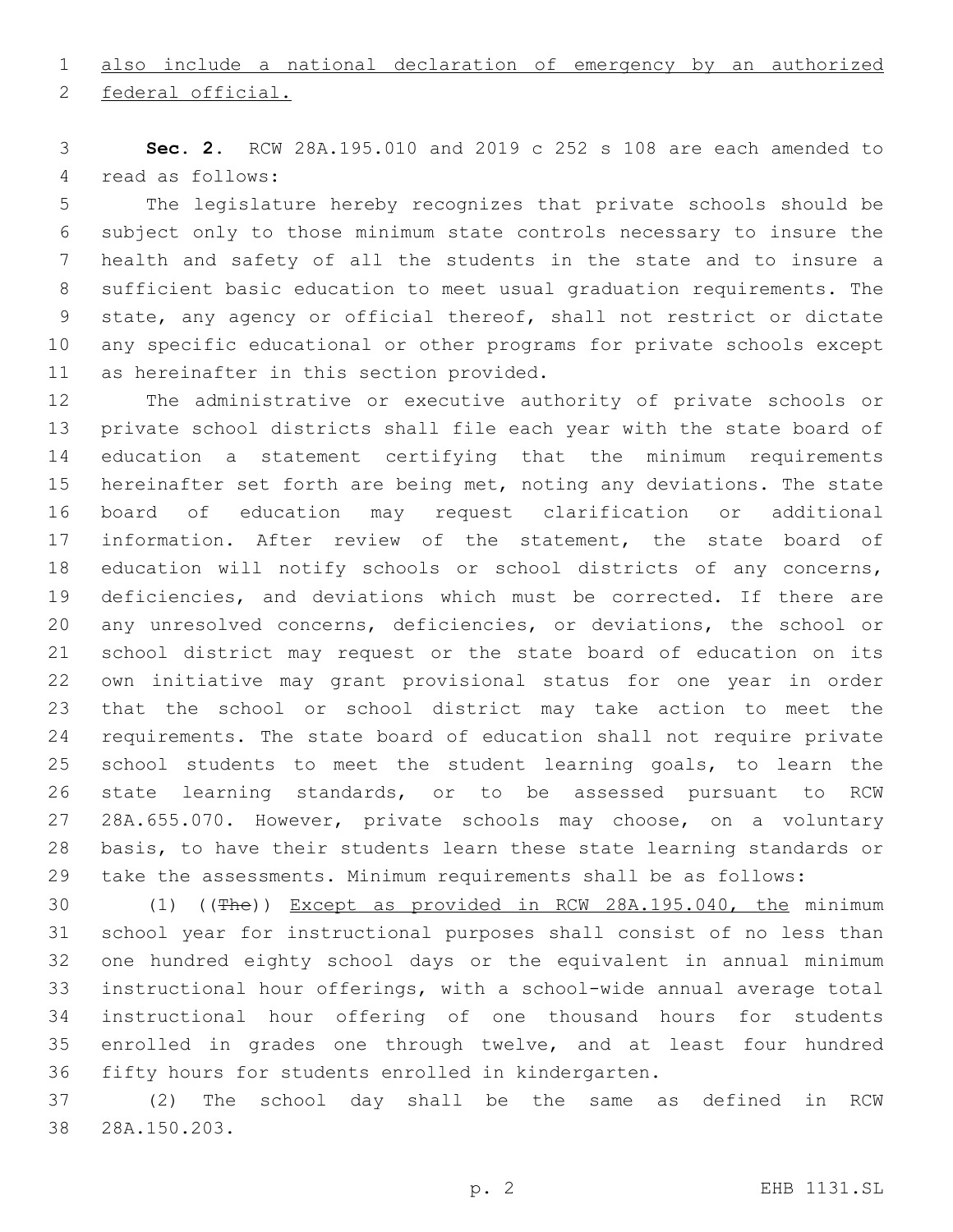(3) All classroom teachers shall hold appropriate Washington 2 state certification except as follows:

 (a) Teachers for religious courses or courses for which no counterpart exists in public schools shall not be required to obtain 5 a state certificate to teach those courses.

 (b) In exceptional cases, people of unusual competence but without certification may teach students so long as a certified person exercises general supervision. Annual written statements shall be submitted to the state board of education reporting and explaining 10 such circumstances.

 (4) An approved private school may operate an extension program for parents, guardians, or persons having legal custody of a child to teach children in their custody. The extension program shall require 14 at a minimum that:

 (a) The parent, guardian, or custodian be under the supervision of an employee of the approved private school who is certificated 17 under chapter 28A.410 RCW;

 (b) The planning by the certificated person and the parent, guardian, or person having legal custody include objectives 20 consistent with this subsection and subsections  $(1)$ ,  $(2)$ ,  $(5)$ ,  $(6)$ , 21 and (7) of this section;

 (c) The certificated person spend a minimum average each month of one contact hour per week with each student under his or her supervision who is enrolled in the approved private school extension 25 program;

 (d) Each student's progress be evaluated by the certificated 27 person; and

 (e) The certificated employee shall not supervise more than thirty students enrolled in the approved private school's extension 30 program.

 (5) Appropriate measures shall be taken to safeguard all 32 permanent records against loss or damage.

 (6) The physical facilities of the school or district shall be adequate to meet the program offered by the school or district: PROVIDED, That each school building shall meet reasonable health and fire safety requirements. A residential dwelling of the parent, guardian, or custodian shall be deemed to be an adequate physical facility when a parent, guardian, or person having legal custody is instructing his or her child under subsection (4) of this section.